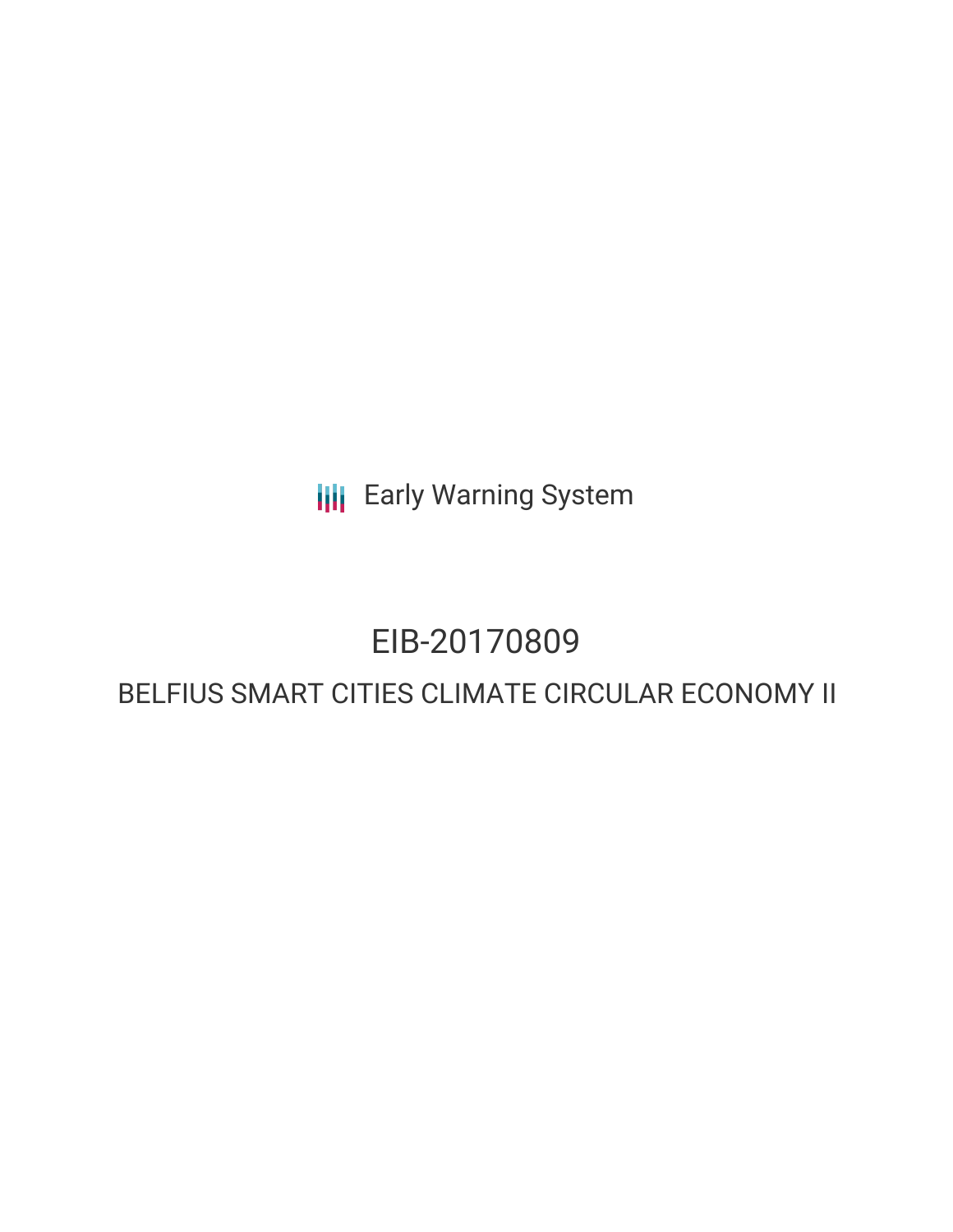

#### **Quick Facts**

| <b>Countries</b>               | Belgium                                                                          |
|--------------------------------|----------------------------------------------------------------------------------|
| <b>Financial Institutions</b>  | European Investment Bank (EIB)                                                   |
| <b>Status</b>                  | Proposed                                                                         |
| <b>Bank Risk Rating</b>        | U                                                                                |
| <b>Borrower</b>                | <b>PUBLIC ENTITY(IES)</b>                                                        |
| <b>Sectors</b>                 | Communications, Energy, Industry and Trade, Infrastructure, Water and Sanitation |
| <b>Investment Type(s)</b>      | Loan                                                                             |
| <b>Investment Amount (USD)</b> | \$465.06 million                                                                 |
| <b>Project Cost (USD)</b>      | \$930.12 million                                                                 |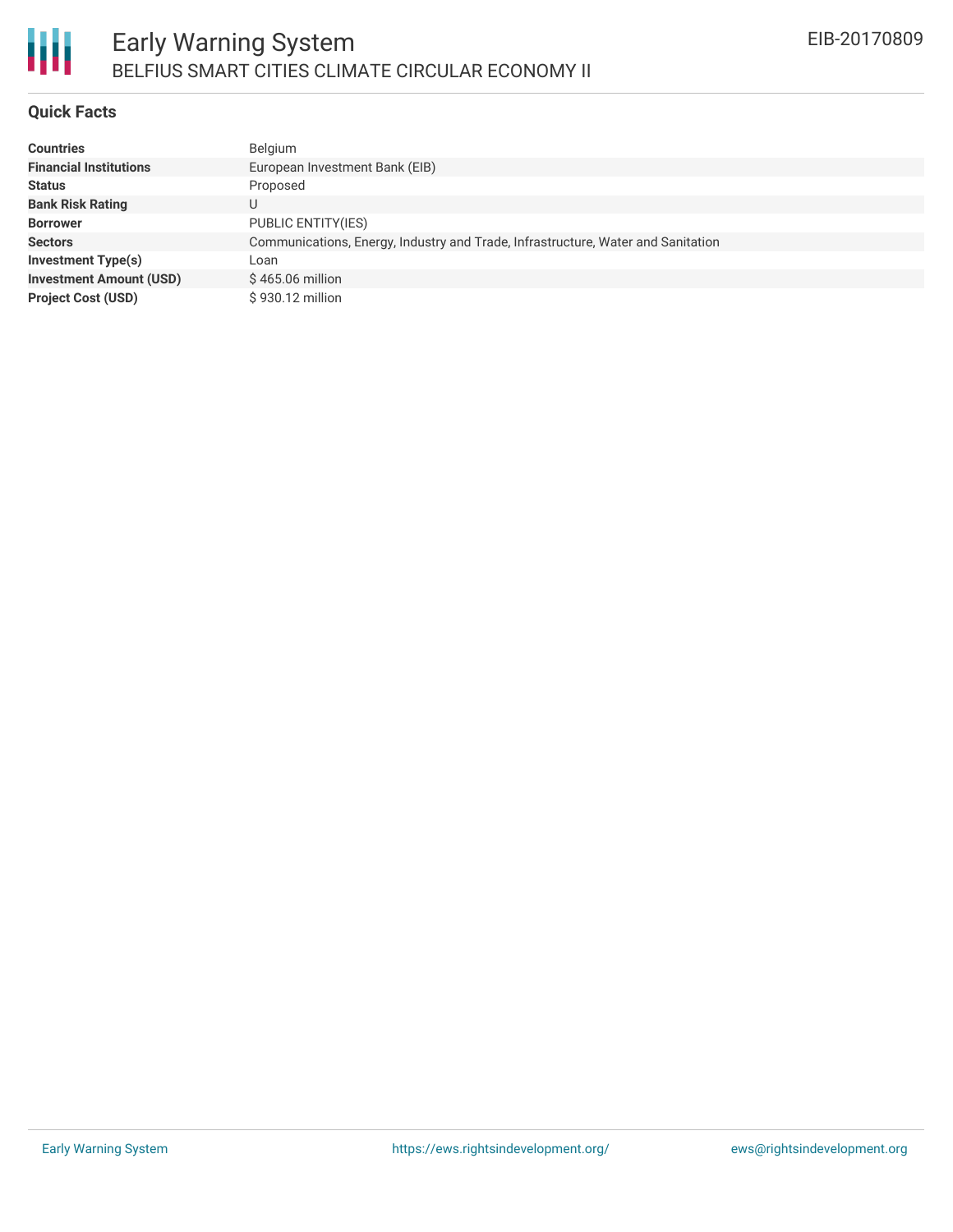

#### **Project Description**

The project comprises the third intermediated framework loan (FL) with Belfius to co-finance its Smart Cities Programme in Belgium including small and medium-sized schemes (with a cost below EUR 50 million) in urban development and renewal, urban infrastructure, energy efficiency, renewable energy, sustainable mobility, water, solid waste and information and communication technologies (ICT). This operation will support sustainable urban development, smart city development, the circular economy and climate action.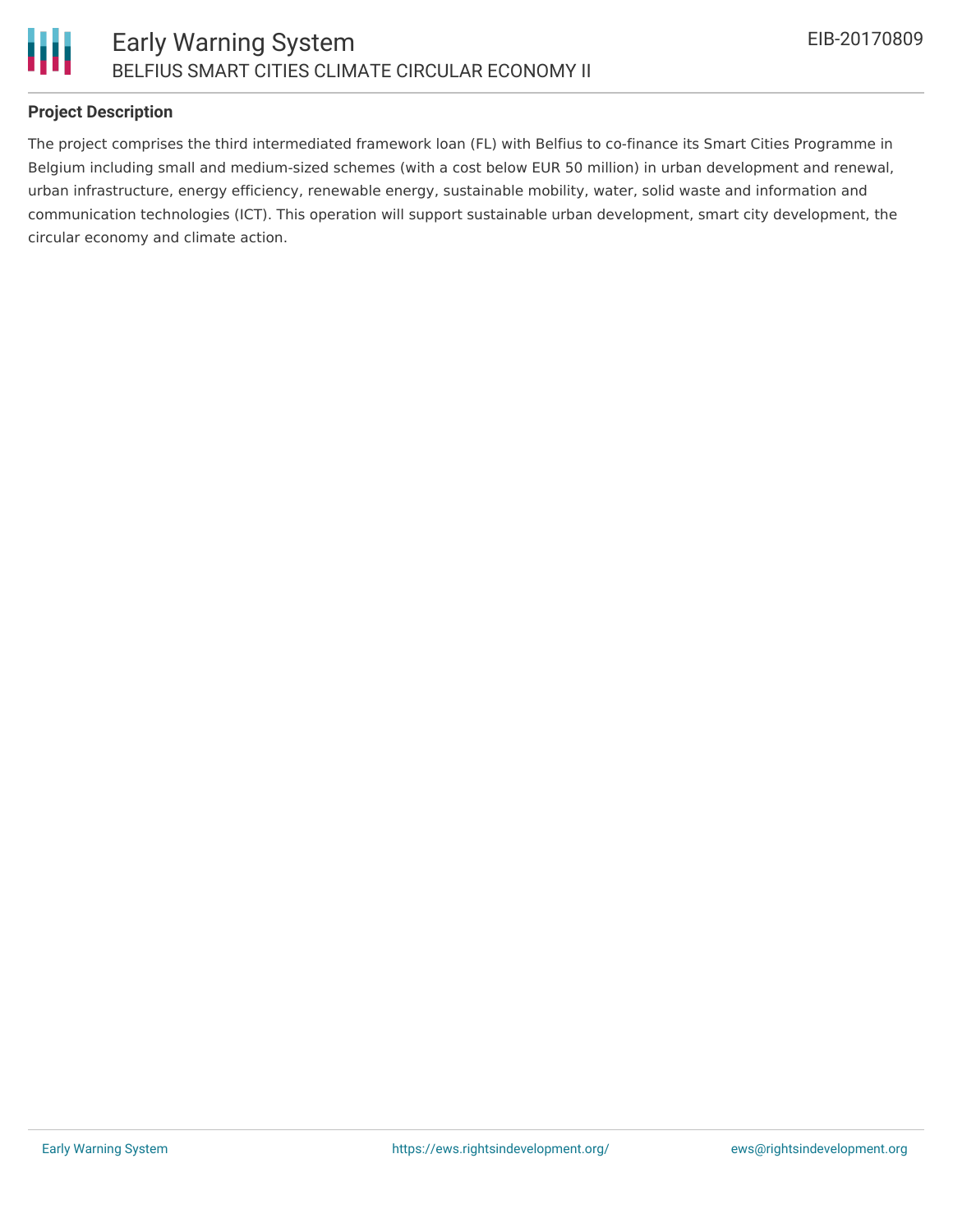# 朋

#### **Investment Description**

European Investment Bank (EIB)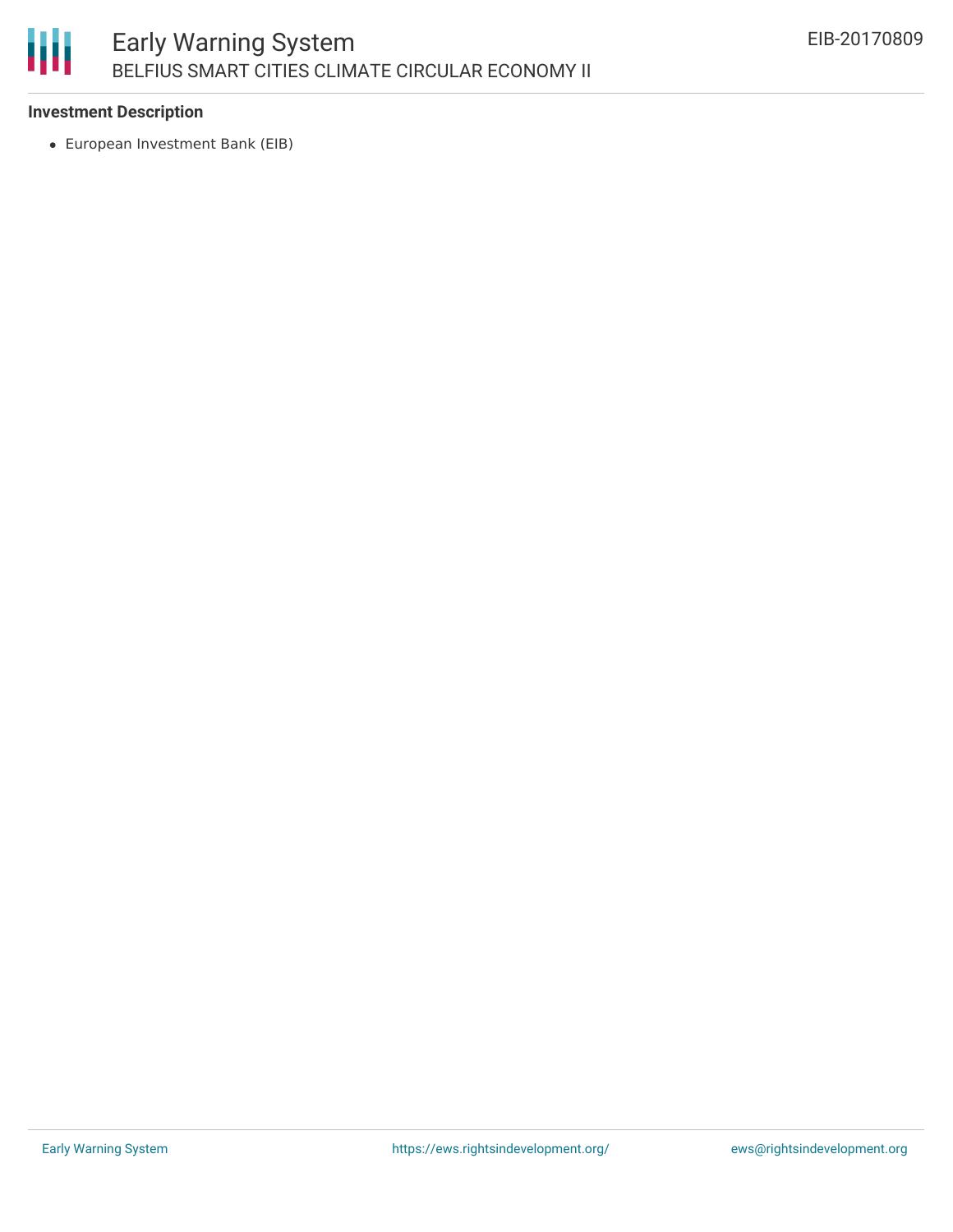

## 冊

#### Early Warning System BELFIUS SMART CITIES CLIMATE CIRCULAR ECONOMY II

| <b>Private Actor 1</b> | <b>Private Actor</b><br>Role | <b>Private Actor</b><br>Sector | <b>Relation</b>          | <b>Private Actor 2</b> | <b>Private Actor</b><br>2 Role | <b>Private Actor</b><br>2 Sector |  |
|------------------------|------------------------------|--------------------------------|--------------------------|------------------------|--------------------------------|----------------------------------|--|
| -                      | $\overline{\phantom{a}}$     |                                | $\overline{\phantom{0}}$ | Belfius Bank NV        | Investor                       | $\overline{\phantom{0}}$         |  |